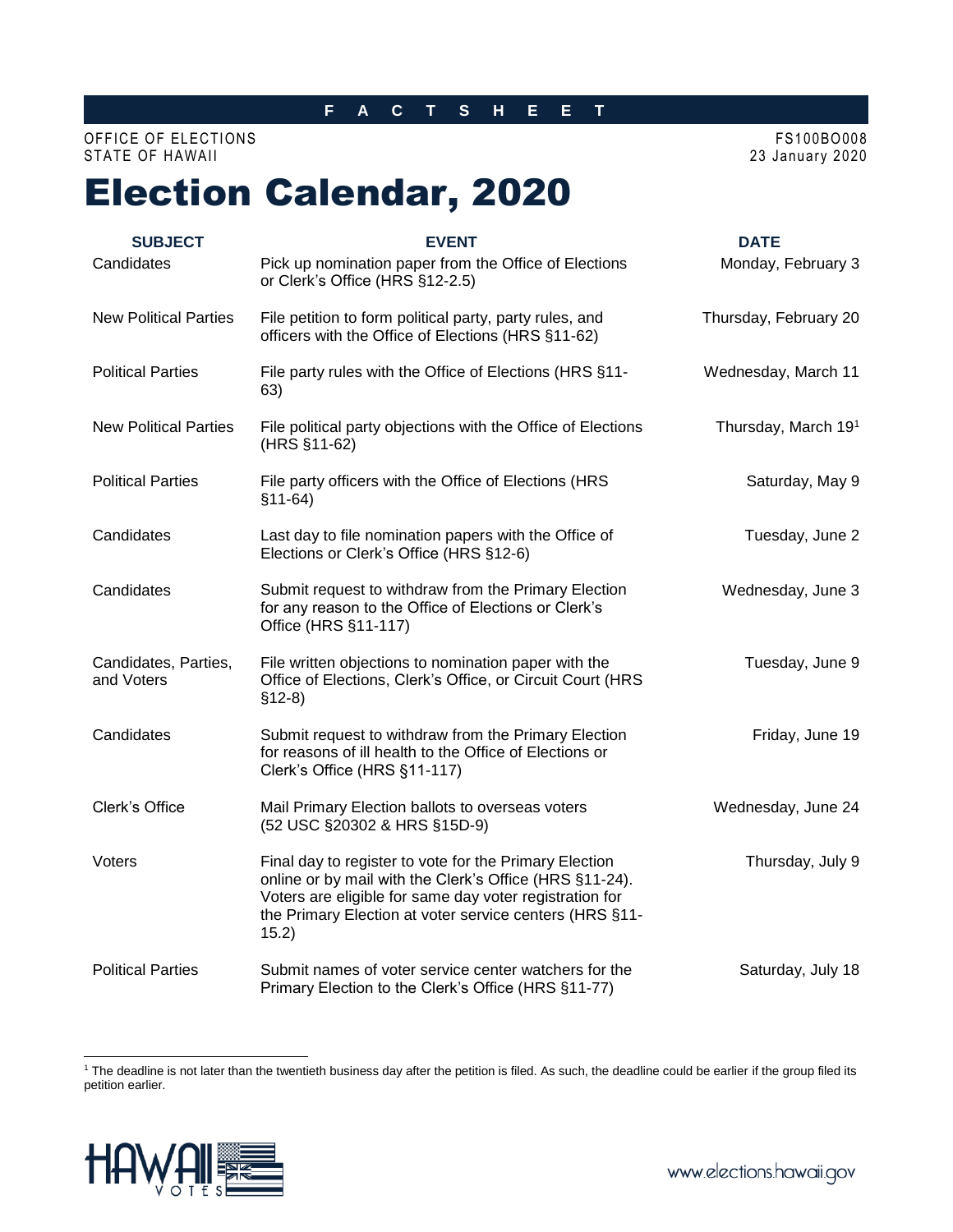# **Election Calendar, 2020 - Page 2**

| <b>SUBJECT</b>                                                               | <b>EVENT</b>                                                                                                                                                                                                                                      | <b>DATE</b>               |
|------------------------------------------------------------------------------|---------------------------------------------------------------------------------------------------------------------------------------------------------------------------------------------------------------------------------------------------|---------------------------|
| Voters                                                                       | Start receiving Primary Election mail ballot packet<br>(HRS §11-102)                                                                                                                                                                              | Tuesday, July 21          |
| Voters                                                                       | Open voter service centers and same day voter<br>registration for the Primary Election (HRS §§11-15.2 &<br>$11-109$                                                                                                                               | Monday, July 27           |
| Voters                                                                       | Last day to request an absentee mail ballot for the<br>Primary Election from the Clerk's Office (HRS §15-4)                                                                                                                                       | Saturday, August 1        |
| Voters                                                                       | Open places of deposit for the Primary Election (HRS<br>$§11-109$                                                                                                                                                                                 | Monday, August 3          |
| Presidential<br><b>Candidate Petitioners</b>                                 | Last day to file presidential petitions with the Office of<br>Elections (HRS §11-113(c)(2))                                                                                                                                                       | Wednesday, August 5       |
|                                                                              | <b>PRIMARY ELECTION (HRS §12-2)</b>                                                                                                                                                                                                               | <b>Saturday, August 8</b> |
|                                                                              | Voter service centers and places of deposit close.<br>Voted ballots must be received by the Clerk's Office by<br>7:00 pm. (HRS §§11-104 & 11-131)                                                                                                 |                           |
| House, Senate, and<br><b>County Clerks</b>                                   | Submit Constitutional Amendment questions, County<br>Charter Amendment questions, and County Initiative<br>questions to the Office of Elections (HRS §11-119)                                                                                     | Thursday, August 20       |
| Candidates, Parties,<br>and Voters                                           | File complaint on contests for cause in the Primary<br>Election with the Hawaii State Supreme Court (HRS<br>$§11-173.5)$                                                                                                                          | Monday, August 24         |
| <b>Political Parties</b>                                                     | Last day to certify nominees for president and vice<br>president to the Office of Elections (HRS §11-<br>113(c)(1)                                                                                                                                | Friday, September 4       |
| <b>Political Parties and</b><br>Presidential<br><b>Candidate Petitioners</b> | Last day to submit names and addresses of nominees<br>for president elector and alternates to the Office of<br>Elections (HRS §14-21)                                                                                                             | Friday, September 4       |
| Candidates                                                                   | Submit request to withdraw from the General Election<br>for reasons of ill health to the Office of Elections or<br>Clerk's Office (HRS §11-117)                                                                                                   | Monday, September 14      |
| Clerk's Office                                                               | Mail General Election ballots to overseas voters<br>(52 USC §20302 & HRS §15D-9)                                                                                                                                                                  | Friday, September 18      |
| Voters                                                                       | Final day to register to vote for the General Election<br>online or by mail with the Clerk's Office (HRS §11-24).<br>Voters are eligible for same day voter registration for<br>the General Election at voter service centers (HRS<br>$$11-15.2)$ | Monday, October 5         |

This FACTSHEET is intended for informational purposes only and should not be used as an authority on Hawaii election law. Requirements and/or deadlines may change. Consult the Hawaii Revised Statutes and other sources for more detailed requirements.